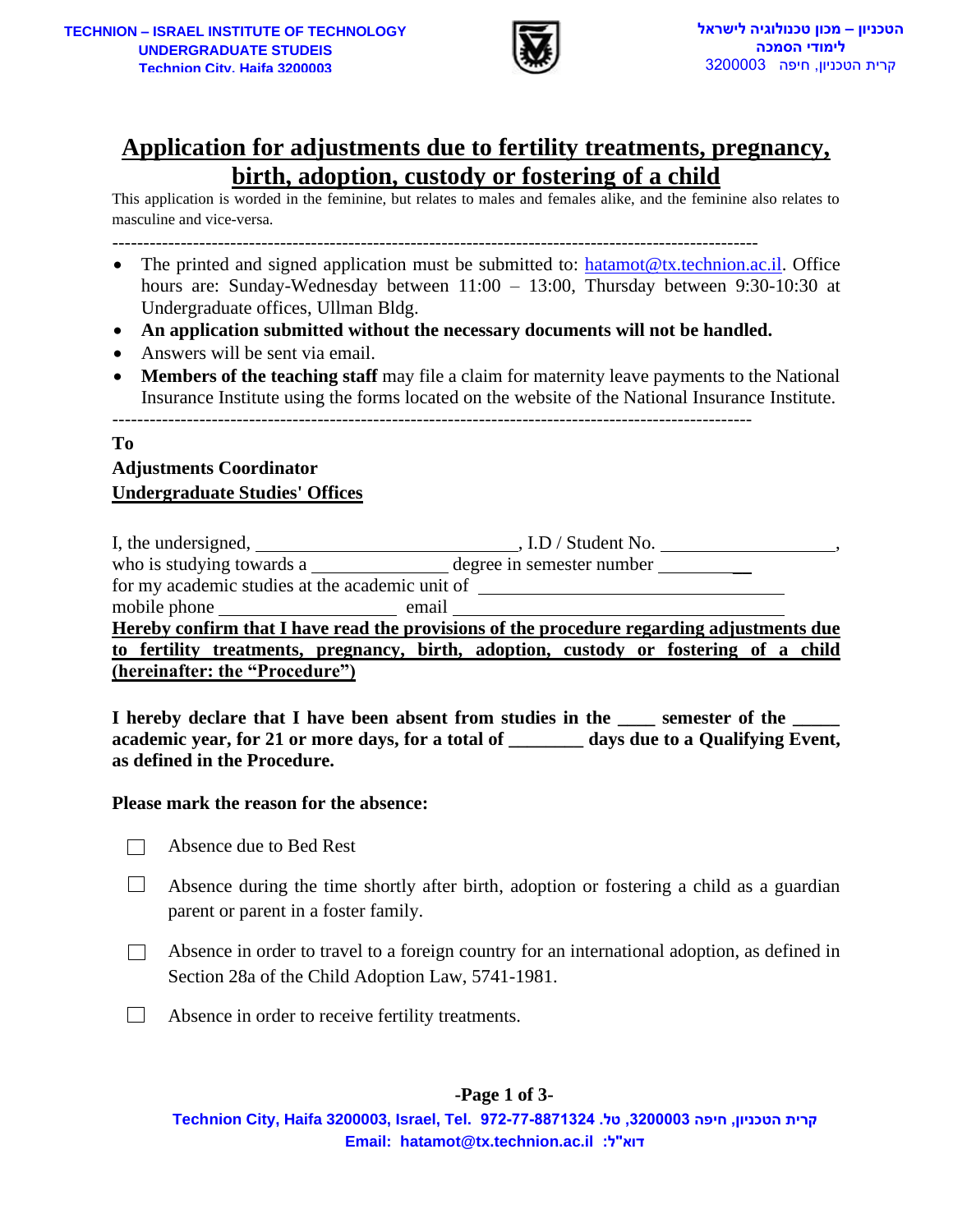#### **TECHNION – ISRAEL INSTITUTE OF TECHNOLOGY TECHNION – ISRAEL INSTITUTE OF TECHNOLOGY UNDERGRADUATE STUDEIS Technion City, Haifa 32000 Technion City, Haifa 3200003**



### **Please list the period/s of the absence:**

| 1. During the time period from | to | 2. During the time period from | to |
|--------------------------------|----|--------------------------------|----|
| 3. During the time period from | to | 4. During the time period from | to |
| 5. During the time period from | to | 6. During the time period from | tΩ |

#### **Please describe the medical and/or social documents attached:**

 $\mathcal{L} = \{ \mathcal{L} \mid \mathcal{L} \in \mathcal{L} \}$ **Notes:** 

 $\mathcal{L} = \{ \mathcal{L} \mid \mathcal{L} \in \mathcal{L} \}$ 

#### **I request the following adjustment/s:**

- $\Box$  Absence from Lessons (Section 6.1 of the Procedure)
- $\Box$  Deferral of studies (Section 6.2 of the Procedure)
- $\Box$  Tasks (Section 6.3 of the Procedure)
- $\Box$  Practical training (Section 6.4 of the Procedure)
- $\Box$  Adjustments in an exam (Section 6.5 of the Procedure)
- $\Box$  Absence from an exam and/or tasks that are a prerequisite (Section 6.6 of the Procedure)
- Extension of studies\* (Section 6.7 of the Procedure) please circle: one / two semesters

**EMBED 2016087**<br> **Example 2016082**<br> **Example 2016082**<br> **Example 2016082**<br> **Example 2016082**<br> **Example 20161**<br> **Example 20161**<br> **Example 20161**<br> **Example 20161**<br> **Example 20161**<br> **Example 20161**<br> **Example 20161**<br> **Example \* A request for the extension of studies** must be submitted only **upon the completion** of the "Study Period" – The allotted study period for the degree including any shortening/extensions that were lawfully granted.

- $\Box$  On-campus parking (Section 6.8 of the Procedure)
- $\Box$  Adjustments for spouse (Section 6.10 of the Procedure)
- $\Box$  Merit scholarships and prizes (Section 6.11 of the Procedure)
- $\Box$  Photocopy cards (Section 6.12 of the Procedure)

## **-Page 2 of 3-**

**Technion City, Haifa 3200003, Israel, Tel. 972-77-8871324 .טל ,3200003 חיפה ,הטכניון קרית**